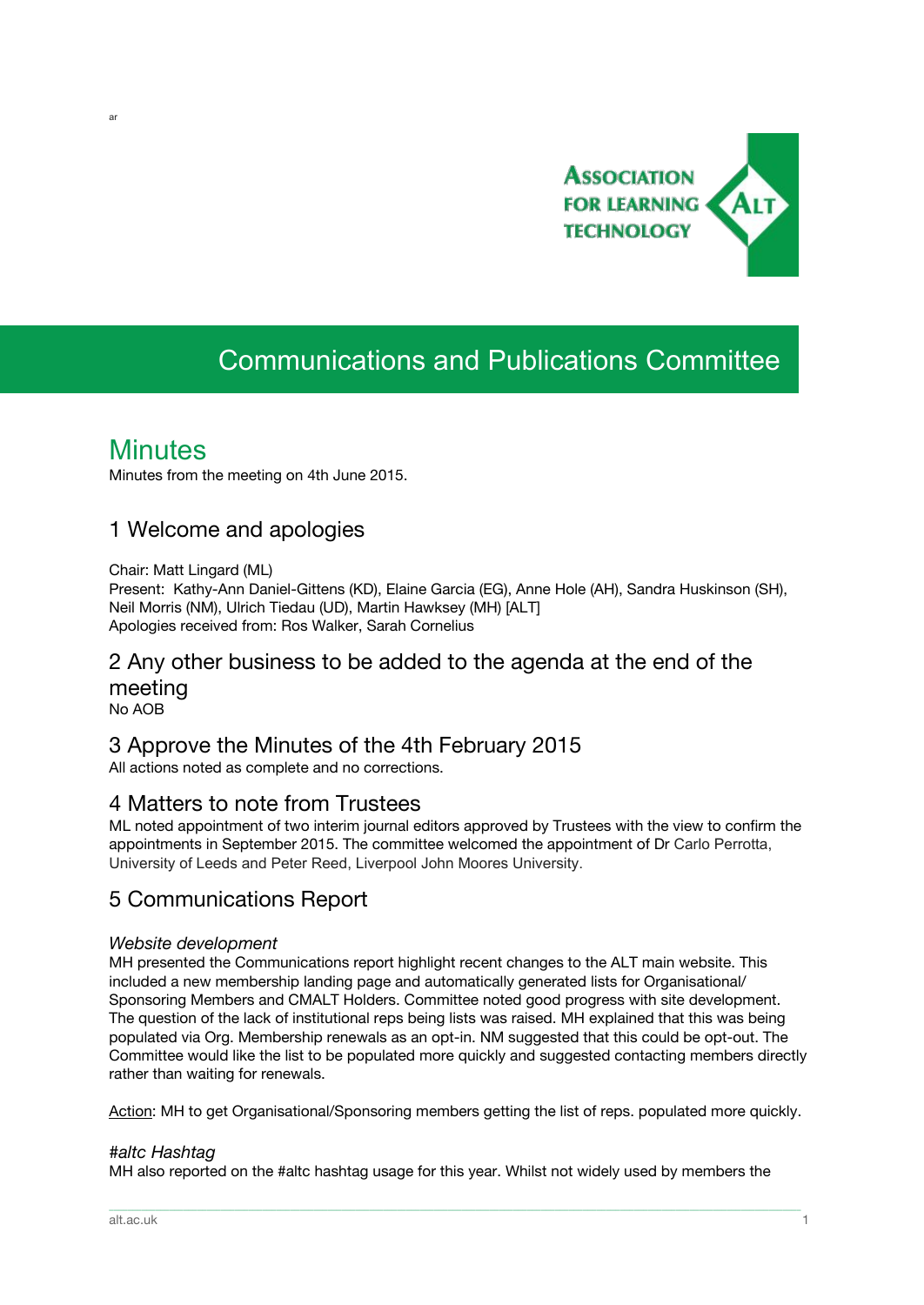inclusion within automated tweets and share buttons on the ALT Newsletter. MH encouraged Committee members to use the tag to help raise awareness. It was suggested that the conference was a good opportunity to to highlight the tag.

#### *OER Conferences*

OER15/OER16 was discussed and in particular how it fitted in with the development of ALT's online infrastructure. NM highlighted the number of events scheduled for April 2016 and welcomed the news that coordination was already happening.

### 6 Events Report

ML asked for comment from Committee on the events report. The Committee would like to see more webinars and involvement from members. Ideas discussed included allowing members to vote on the webinars they would like to see on a regular basis. MH highlighted that Committee members were welcome to invite people directly or pass their names to us to invite.

Action: MH to provide Anna Davidge with feedback from Committee.

### 7 Journal

#### 7.1 Strategy and Editor recruitment

ML presented the paper on a Journal highlighting a number of key developments including the cessation of a print edition, new journal strategy and recruitment of two new editors and a junior editor. ML noted thanks to NM for his work on the strategy and Committee were invited to make comments. The committee welcomed the strategy without major changes.

The role of Junior editor was noted as a welcome development. The number of editors was also discussed and in particular the potential benefit of recruiting 3-4 editors to cover the broad range of topics covered by the Journal. In this respect the recruitment of Peter Reid as an editor was welcomed given his background in practice based research.

#### 7.2 Journal report from co-action

ML directed the committee to comment on the Annual Report from Co-Action. The report was welcomed. ML queried the distribution of articles to Twitter via @Reasearch\_in\_LT as the Committee had previously agreed that this account would no longer be used instead focusing on the main @A\_L\_T account for dissemination in this way. MH clarified that tweets had been send from @Research\_in\_LT via an automated feed and on discovery had been switched off. It was also noted that new article publications are now recorded in the activity feed of the ALT site and articles are now also discoverable using the site search.

### 8 Newsletter

AH gave a verbal report to the Committee. AH noted increased activity in the Newsletter, in particular, the publication rate. Since the start of the year 32 posts [comparisons with the previous year is difficult as the Newsletter had previously been used to repost ALT News items]. AH noted that this extra activity is reflected in the newsletter stats and email subscriptions. Currently the publication rate is averaging one post per editor per month and concerns were raised about how sustainable this was particularly as Peter Reed had also become a Journal Editor. The Committee agreed that there should be a recommendation to recruit more editors.

AH explained to the committee that currently all articles submitted to the newsletter are published. For some articles this requires considerable work for the Editors in communicating with the authors and can take the work beyond 'light-touch' editing. The committee asked that AH monitor the situation and report back if the editorial team feel stricter quality control should be introduced.

AH presented some of the development ideas collated from discussions with the newsletter editors. Howard Scott has suggested looking for international contributions and also providing templates for

\_\_\_\_\_\_\_\_\_\_\_\_\_\_\_\_\_\_\_\_\_\_\_\_\_\_\_\_\_\_\_\_\_\_\_\_\_\_\_\_\_\_\_\_\_\_\_\_\_\_\_\_\_\_\_\_\_\_\_\_\_\_\_\_\_\_\_\_\_\_\_\_\_\_\_\_\_\_\_\_\_\_\_\_\_\_\_\_\_\_\_\_\_\_\_\_\_\_\_\_\_\_\_\_\_\_\_\_\_\_\_\_\_\_\_\_\_\_\_\_\_\_\_\_\_\_\_\_\_\_\_\_\_\_\_\_\_\_\_\_\_\_\_\_\_\_\_\_\_